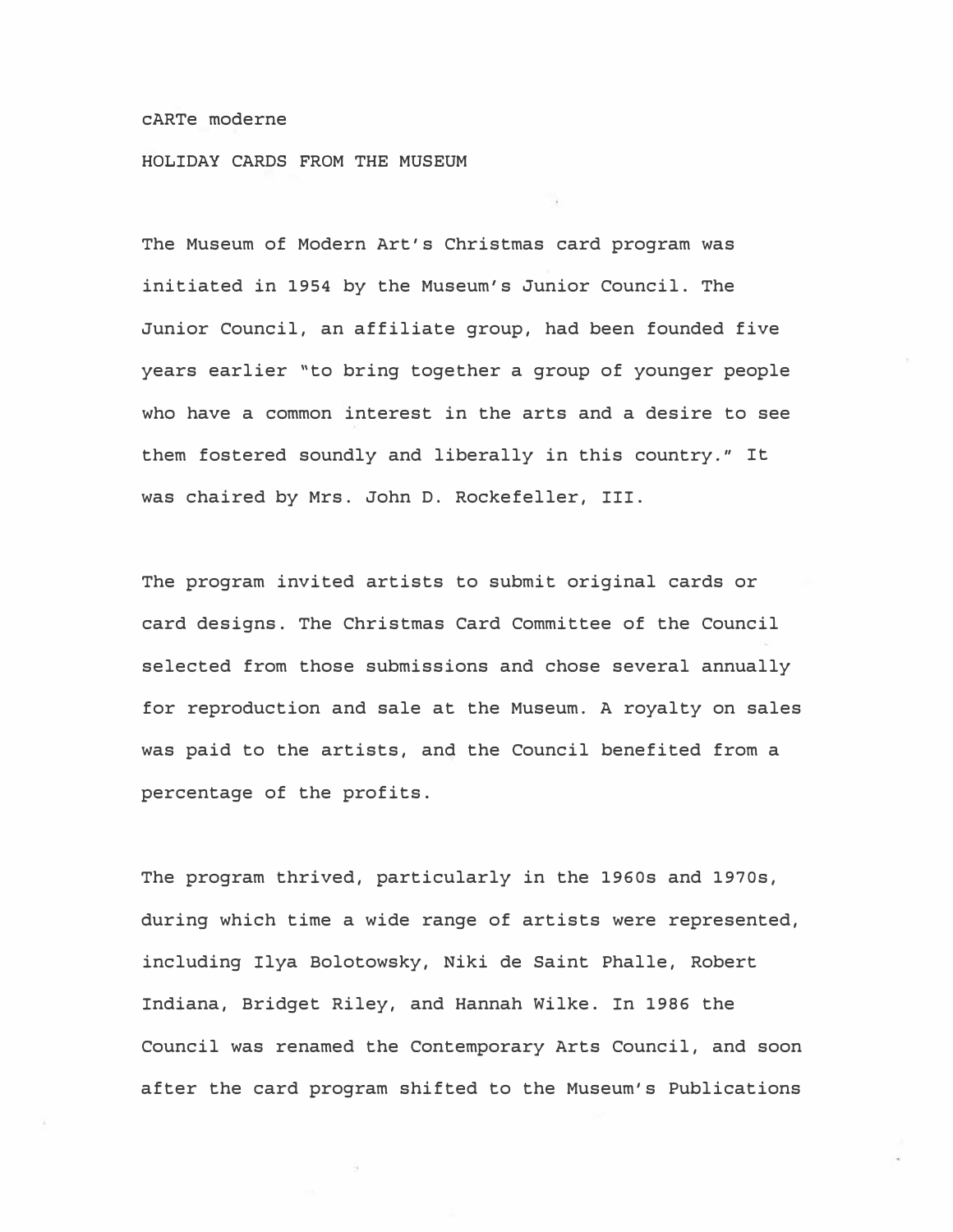department. Today the cards are produced under the auspices of the Museum's Retail department.

cARTe moderne was organized by Michelle Elligott, Museum Archivist

Case One

- 1. Carmi Bee, 1975
- 2. Bridget Riley, 1963
- 3. Jack Youngerman, 1964
- 4 . Milton Glaser, 1974
- 5 . Elaine Lustig Cohen, 1975
- 6. Ivan Chermayeff, 1974
- 7. Robert Metcalf, 1979
- 8. Buckminster Fuller, 1978
- 9. Sanford Wurmfeld, 1969
- 10. Robert Propper/Elman, 1974
- 11. Grace Giusti, 1973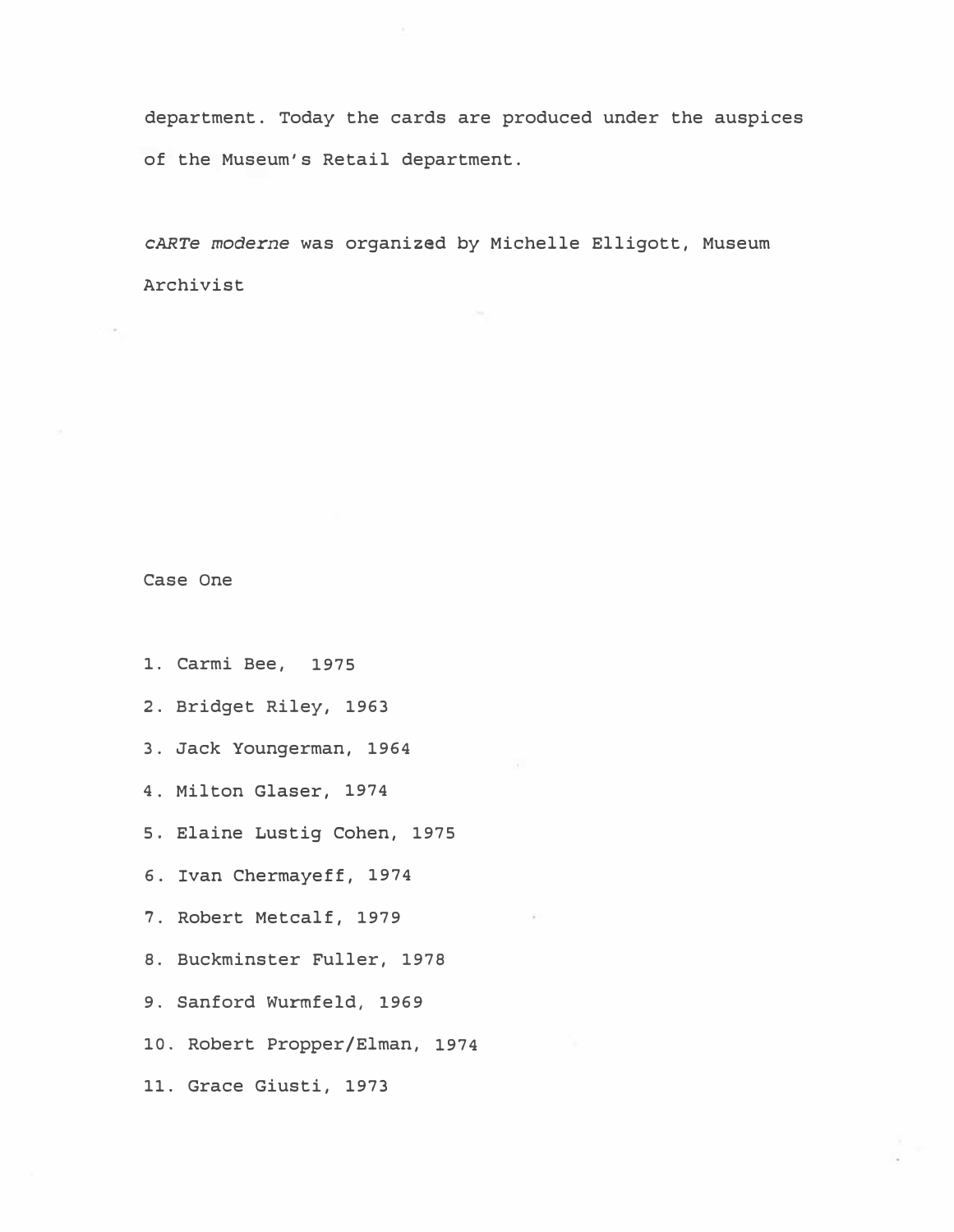- 12. Alexander Liberman, 1961
- 13. Matthew Leibowitz, 1971
- 14. Richard Anuszkiewicz, 1963
- 15. Moshe Elimelech, 1977
- 16. Gerald Laing, 1967
- 17. Marion Tarasuk, 1970
- 18. Ilya Bolotowsky, 1964
- 19. Sydney Butchkes, 1971

Case Two

- 1. Daniel Spoerri, 1977
- 2. Sally Noll, 1981
- 3. Hoi Ling Chu, 1979
- 4. Henry Smith-Miller, 1981
- 5. Kenneth Grange, 1975
- 6. Carl Laanes, 1974
- 7. Robert Indiana, 1965
- 8. Jean-Michel Folon, 1969
- 9. Sondra Mayer, 1980